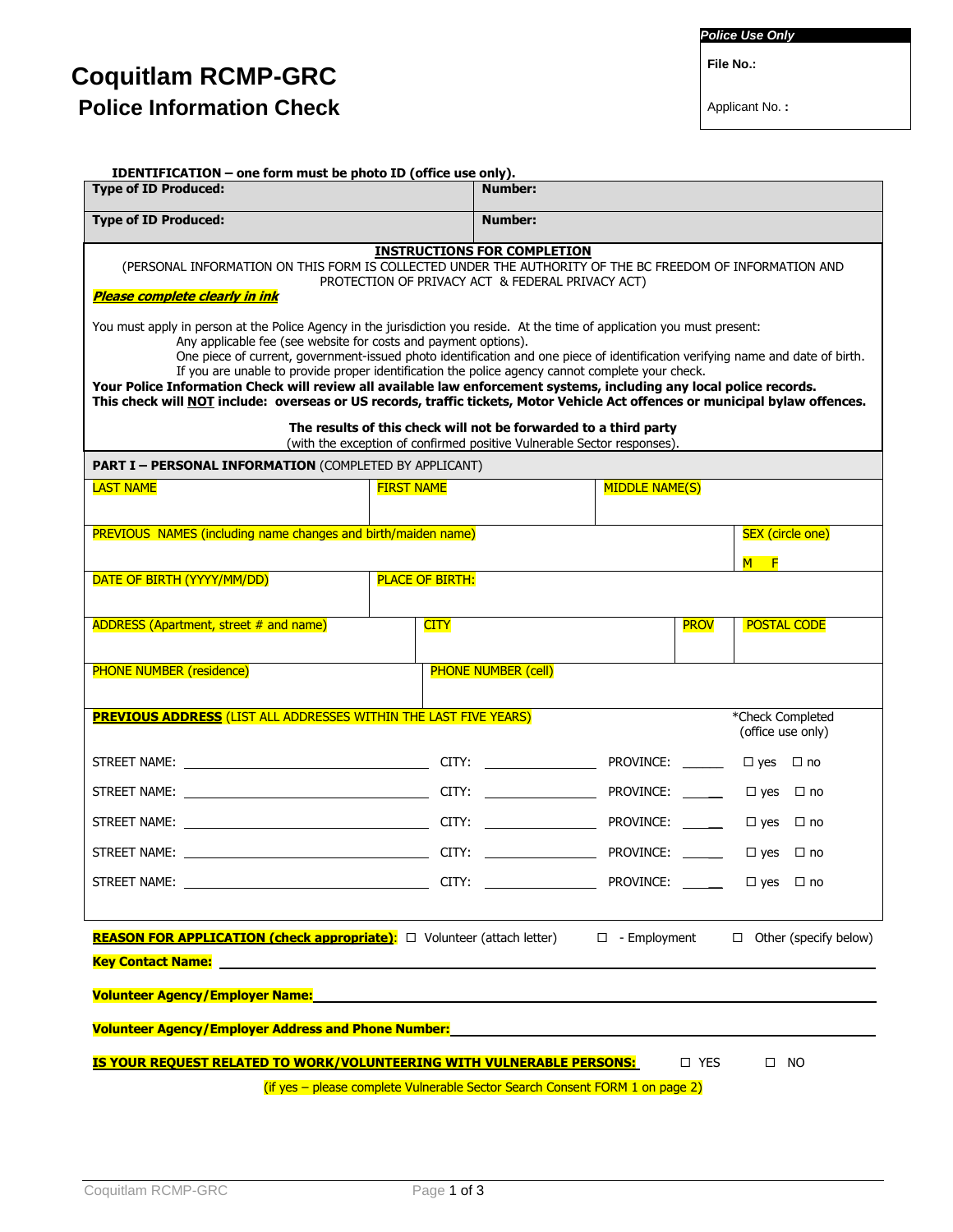## **VULNERABLE SECTOR APPLICANTS:**

#### **FORM 1 – CONSENT FOR A CRIMINAL RECORD CHECK FOR A SEXUAL OFFENCE FOR WHICH A PARDON HAS BEEN GRANTED OR ISSUED**

This form is to be used by a person applying for a position with a person or organization responsible for the well-being of one or more children or vulnerable persons, if the position is a position of authority or trust relative to those children or vulnerable persons and the applicant wishes to consent to a search being made in criminal conviction records to determine if the applicant has been convicted of a sexual offence listed in the schedule to the Criminal Records Act and has been pardoned.

#### **Reason for Consent:**

I am an applicant for a paid or volunteer position with a person or organization responsible for the well-being of one or more children or vulnerable person(s).

Description of the paid or volunteer position *(what you will be doing)*:

Provide details regarding the children or vulnerable person(s) (what ages, type of client(s) you will be in authority over):

\_\_\_\_\_\_\_\_\_\_\_\_\_\_\_\_\_\_\_\_\_\_\_\_\_\_\_\_\_\_\_\_\_\_\_\_\_\_\_\_\_\_\_\_\_\_\_\_\_\_\_\_\_\_\_\_\_\_\_\_\_\_\_\_\_\_\_\_\_\_\_\_\_\_\_\_\_\_\_\_\_\_\_\_\_\_\_\_\_\_\_\_\_\_\_\_\_\_\_\_\_

**Consent: I consent to a search being made in the automated criminal records retrieval system maintained by the Royal Canadian Mounted Police to determine if I have been convicted of, and been granted a pardon for, any of the sexual offences that are listed in the schedule to the Criminal Records Act. I understand that as a result of giving this consent, if I am suspected of being the person named in a criminal record for one of the sexual offences listed in the schedule to the Criminal Records Act in respect of which a pardon was granted or issued, that record may be provided by the Commissioner of the Royal Canadian Mounted Police to the Minister of Public Safety of Canada, who may then disclose all or part of the information contained in that record to a police force or other authorized body. That police force or authorized body will then disclose the information to me. If I further consent in writing to disclosure of that information to the person or organization referred to above that requested the verification, that information will be disclosed to that person or organization.**

#### **Signature of Applicant**

**Date Signed**

**\_\_\_\_\_**

## **DECLARATION OF A CRIMINAL RECORD (if applicable) – Completed by Applicant**

By declaring any offences of which you have been convicted, your criminal convictions record can be confirmed without needing to submit your fingerprints for verification of your identity and the processing delay that this causes.

 **Please list below** all offences of which a judge has convicted you (whether indictable or summary) and specifically identify the offence, date you were convicted, and place where the offence was committed.

**\_\_\_\_\_**

- Do Not disclose convictions for which you have received a pardon pursuant to the *Criminal Records Act, or* charges that were dismissed, stayed, or resulted in absolute or conditional discharges.
- **Do Not** disclose offence convictions where you were found guilty of an offence committed while you were a "young person" (younger than eighteen years), pursuant to the Youth Criminal Justice Act.

| <b>Date of Conviction</b> | <b>Nature of Offence</b> | <b>Location/Jurisdiction</b> |
|---------------------------|--------------------------|------------------------------|
|                           |                          |                              |
|                           |                          |                              |
|                           |                          |                              |
|                           |                          |                              |
|                           |                          |                              |
|                           |                          |                              |
|                           |                          |                              |